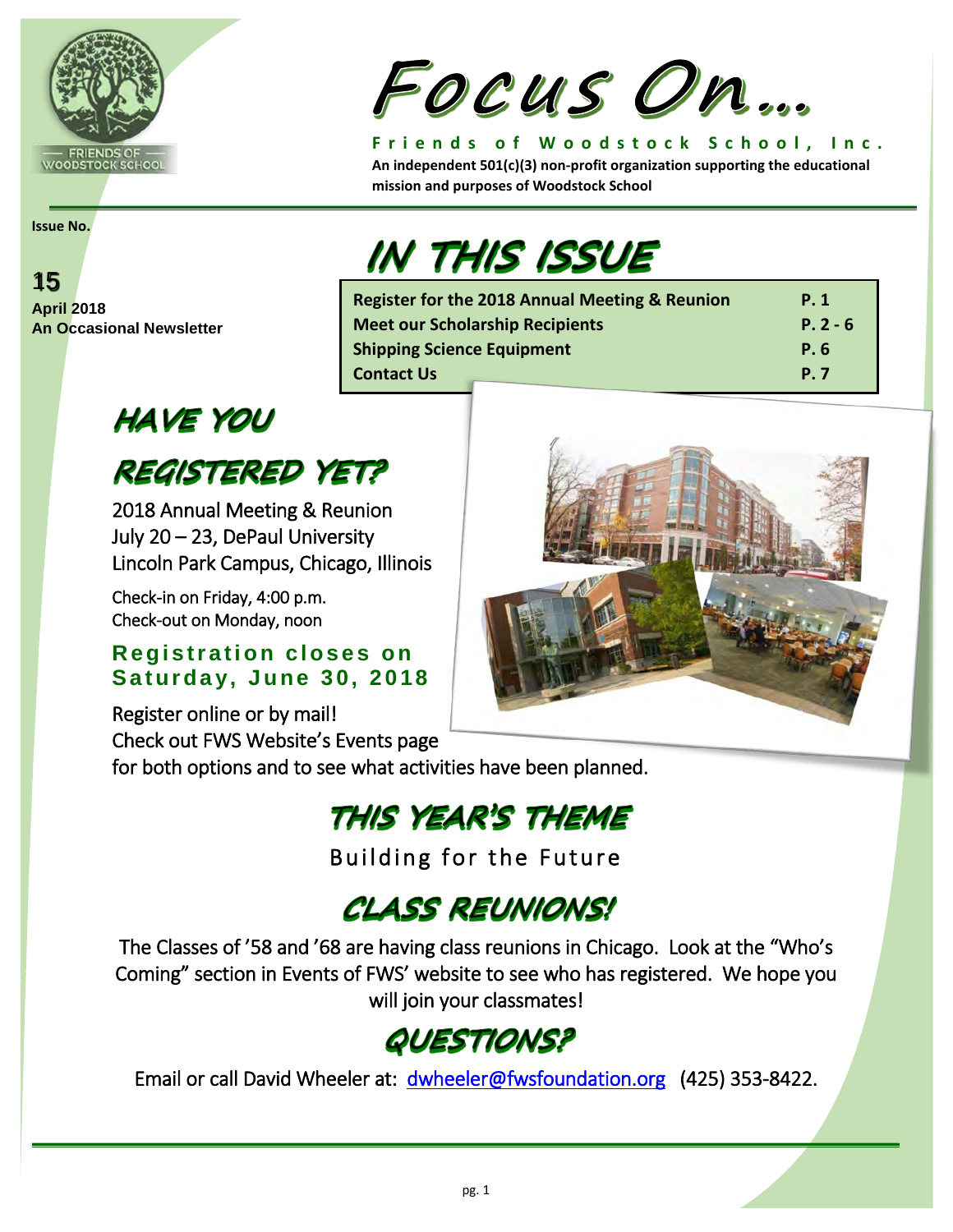# Meet our Scholarship Recipients

FWS offers Merit Scholarships, SAGE-Woodstock Scholarships, Endowment Scholarships, and now with Li Chu's generous endowment, Li-Chiang Chu Scholarships for Non-USA and Non-Canadian university students studying at North American educational institutions.

Three Woodstock students received Merit Scholarships and five students were given Endowment Scholarships. This is our first year awarding Li Chu Scholarships and we had four recipients. We are very proud to highlight four of our gifted scholarship students' accomplishments (three Li Chu Scholarship recipients and one Merit Scholarship student). They were asked:

- 1. What it meant or means to be a Woodstock student and FWS scholarship recipient.
- 2. How that experience has or will carry you through university studies.

Ī

- 3. For the Li Chu Scholarship recipients, how Li's "pay it forward" philosophy is helping you with those studies.
- 4. The "good works" you are doing.

In their words…



#### Pranit Garg, Colorado College Li Chu Scholarship

"Just as is true for any Woodstocker, Woodstock was seminal in molding me into the person I am today. In terms of the facets that my identity is comprised of, being a Woodstocker is definitely amongst the top of the list; I deeply identify as a Woodstocker. I cannot imagine that changing in the future.

Living with such a diverse community at Woodstock since  $6<sup>th</sup>$  grade has definitely made me a more open-minded person. This open-mindedness has also contributed to both my academic and social curiosity. This has led me to participate in activities that I could have never have imagined I would have the opportunity to.

One of the main reasons that I have been able to study in the US, or even at Woodstock for that matter, is because someone has helped open doors for me that I would never have access to otherwise. This is extremely humbling to remember.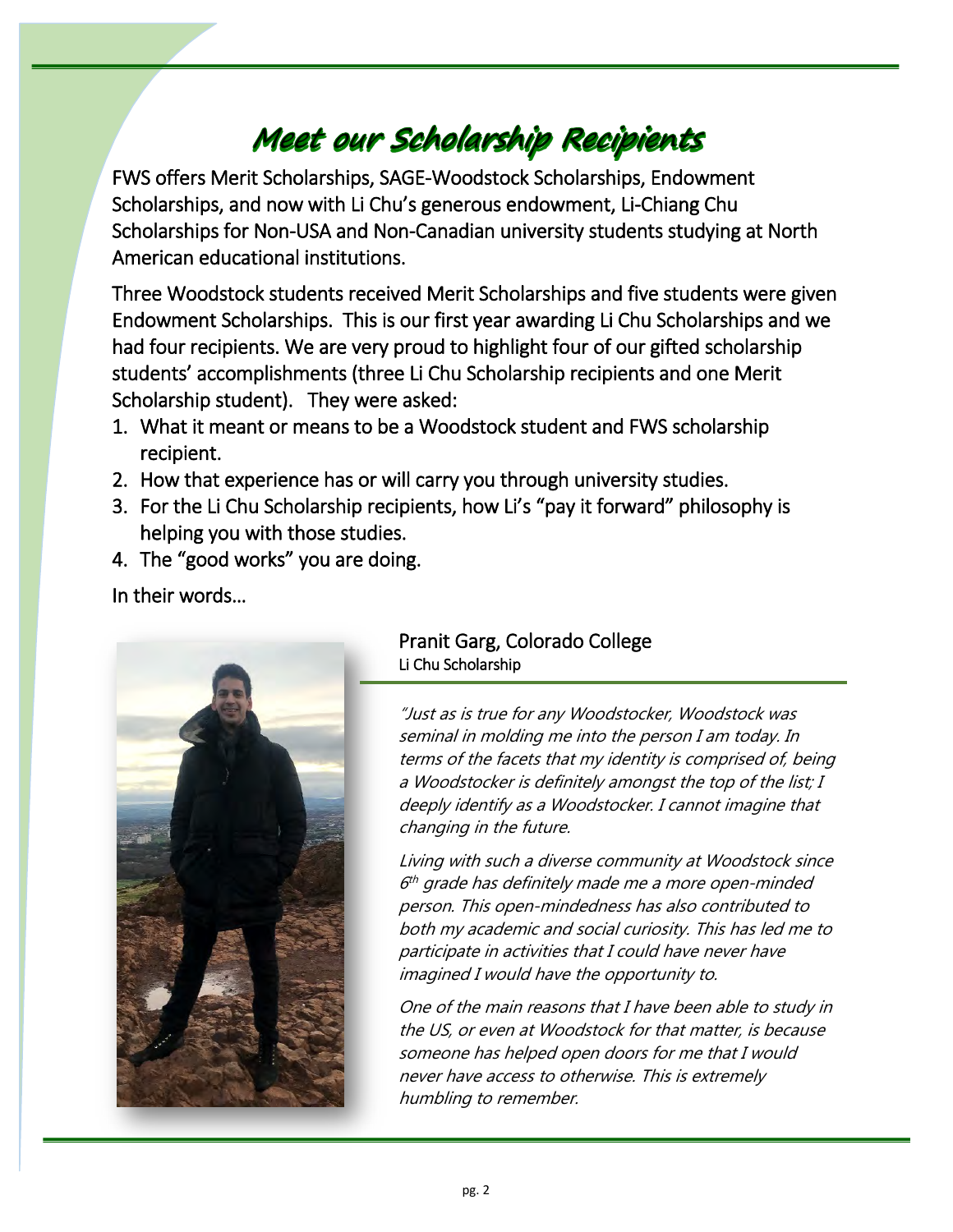#### Pranit Garg (continued)

I try and remember this every time I have the opportunity to help someone because it truly is incredible to know that you are helping people accomplish dreams that they never realistically imagined were plausible.

At Colorado College, I am the Co-Chair of the South Asian Student Association and the Refugee Alliance. I am also a Peer-Tutor at our Writing Center. I have also been able to spend two semesters studying abroad in Athens and at Oxford. I have also designed two independent projects to do volunteer work in The Hague, Netherlands."

#### Yeonsol Lee, Eastern Michigan University Li Chu Scholarship

"I came to Woodstock School in August 2008. The unfamiliar scent, people, color and sky became what I call my family, my home. Woodstock was the place I loved. I loved the place, but it was also the place where I learned to love different things. I would say that's what it meant for me to be a Woodstock student. I learn to love people, serve them. I knew I had to learn Hindi to connect better with those all over the mountain. I cannot explain how much happiness was brought to me going to FIRS where the boys called me "didi." I love all my friends and teachers. I have found people who care about my education, family, and health. Another way of love that I learned is to be thankful. What I was most thankful for was the beautiful environment. No day was the same because somehow the mountain managed to surprise us every single day.

With the experience of being in a diverse community, I find that it is easy for me to adapt to changes. Coming to the United States, I am encountering a more diverse population than in Woodstock. It was strange because



people in Woodstock were diverse, but there was a great sense of inclusion. Nobody was discriminated because of their identity and nobody was labeled "international students." In college, I am personally experiencing different treatment. With my experience in Woodstock, I am working to create a more inclusive environment in my community.

I am so thankful for this scholarship because I know the heart of Li Chu. Being an Asian woman, I think about my stand in the world with my academic path. It reminds me of the unique life of being an immigrant and a minority. One day I hope to work with hospice patients who are immigrants."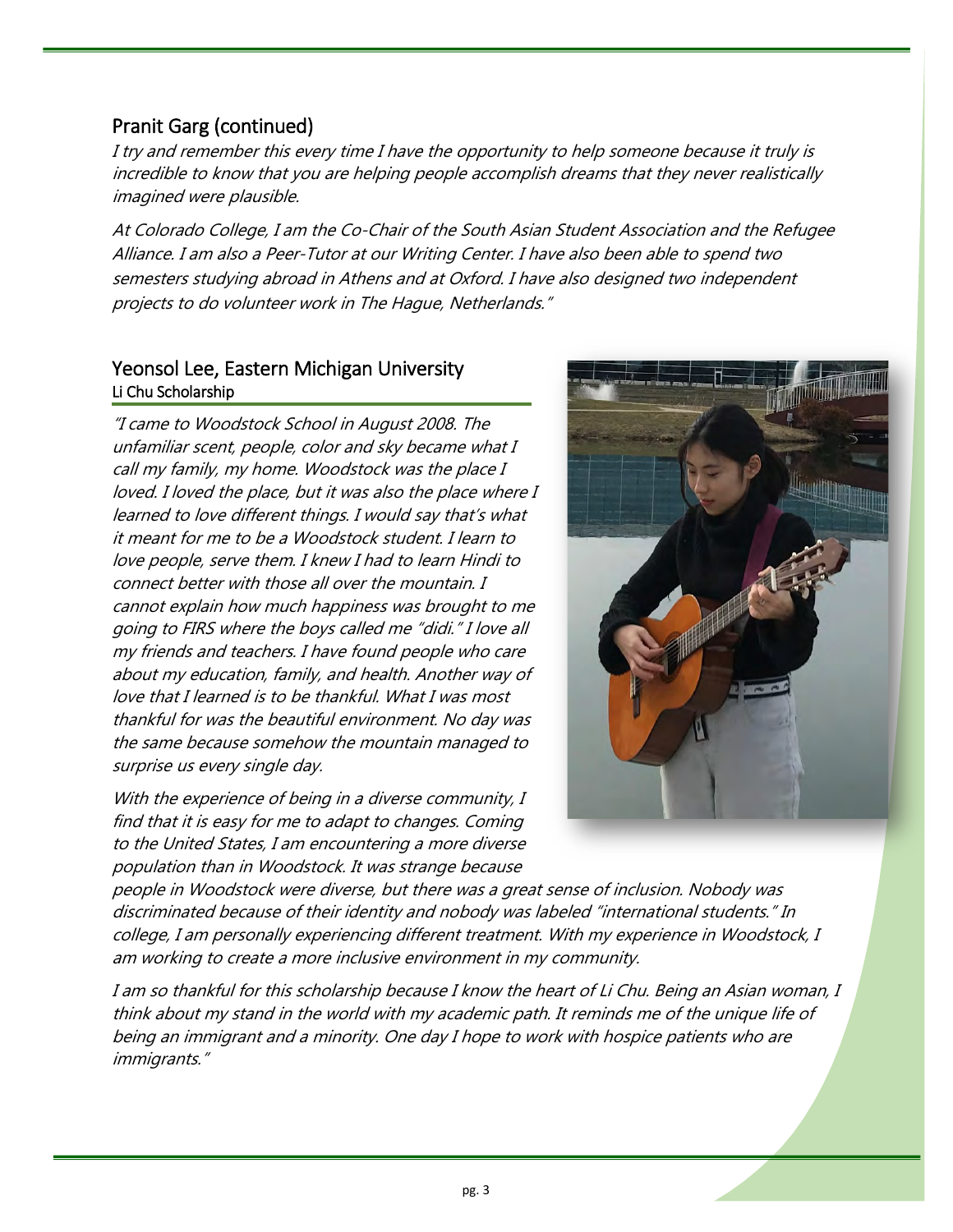

#### Eriko Shrestha, Swarthmore College Li Chu Scholarship

Ĩ

"A Woodstock student is committed to a taxing walk up and down the mountain at least twice a day while dodging monkeys on the path, a schedule saturated with classes and activities, and a creative flair to make the ordinary extraordinary: whether it be adding Bournvita to toast (something I didn't do), savoring the Independence Day feast as if there's no tomorrow, or feeling so gripped by the beauty of the Winterline that you decide to drop everything and sit by the khud to absorb the majestic view. It is an experience that teaches you to treasure not just your education but also relish moments with other community members that you know are special.

University was a shock – everyone was highly self-motivated and so accomplished that I initially felt out of

place – but Woodstock ingrained a few healthy habits and equipped me with several useful skills to overcome this challenge. I produce better quality work when I keep my body and mind healthy in contrast to the times when I feel a time crunch and I have been physically inactive. Living a balanced life in university depends to a great degree on your ability to keep yourself organized, something I gained from keeping up with my academics in school while being deeply involved in extra-curricular activities. The flexibility to design your course schedule to some extent in Woodstock also helped me garner the curiosity to learn and diversify my interests, which made the transition to a liberal arts education feel natural. Through Li Chu's generous donation, I am able to finish my final year of university. As a recipient of her scholarship, I also feel accountable not just to her education philosophy but also to Woodstock. I definitely must contribute to Woodstock through financial and advisory means in the future.

I'm excited to launch a pilot project this summer on electronic waste advocacy and education, which includes opening collection centers, organizing workshops with key stakeholders to consider short and long term management strategies, and teaching a brief introductory course about electronic waste to high school students in Kathmandu.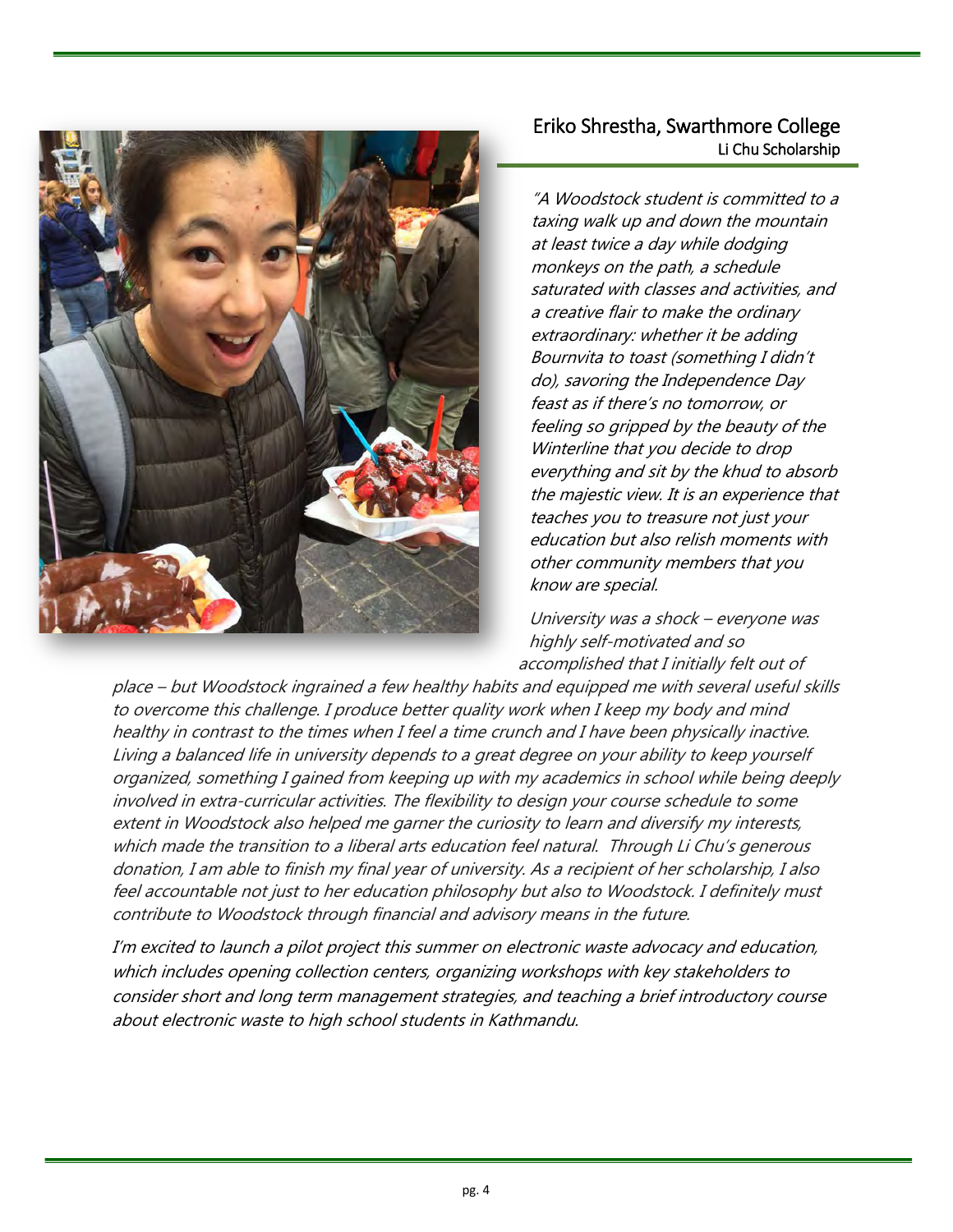#### Eriko Shrestha (continued)

Following my interest in political science, I have also begun research with a university professor on China's behavior in multilateral institutions, especially how their approach to the Arctic Council is anomalous to the way they behave in other multilateral institutions. The research is fascinating and is directing me to consider working in a similar field after graduating from Swarthmore. Lastly, I will be starting Swarthmore's President's Sustainability Research Fellowship next academic year and moving my university closer to becoming a zero-waste campus\*.

\*Zero waste does not mean producing no waste, rather, it means that all biodegradable, compostable and recyclable materials are sent to the right channels and that the remaining material is disposed. In advanced countries, only 20% of the total waste cannot be recycled or used to create compost, so 80% of all waste can be diverted from final disposal."



#### Sophia Von Hippel Woodstock Class of 2018 Merit Scholarship

"You have changed my life. My admission and scholarship at Woodstock picked me up from a tiny public school in Alaska and dropped me into a vibrant Himalayan community that has embraced me and changed me. At Woodstock, I have enjoyed a safe and exciting learning environment that allows me to absorb and withdraw into the wild and to enjoy the vast range of experience and opinion within the community. Woodstock, beautiful as it is, sits at the feet of significantly larger and more impressive structures: The Himalayas.

The ability to explore these mountains in

various trekking expeditions as a student at Woodstock has been one of my most fulfilling experiences to date.

While I do love solitary exploration of the mountains, I am also very grateful for my friendships at Woodstock. When I came to Woodstock, I experienced a violent and harsh culture shock. As time wore on, I started to understand my peers' cultural perspectives, and they started to understand mine. Understanding fostered acceptance, and acceptance fostered friendship. The relationships I have built at this school are the strongest and most varied in my life. Generally, I feel that Woodstock is a vibrant community that has given me many inconceivably cool opportunities and shaped me as a person. If not for my scholarship from Friends of Woodstock, I may not have ever come to Woodstock at all.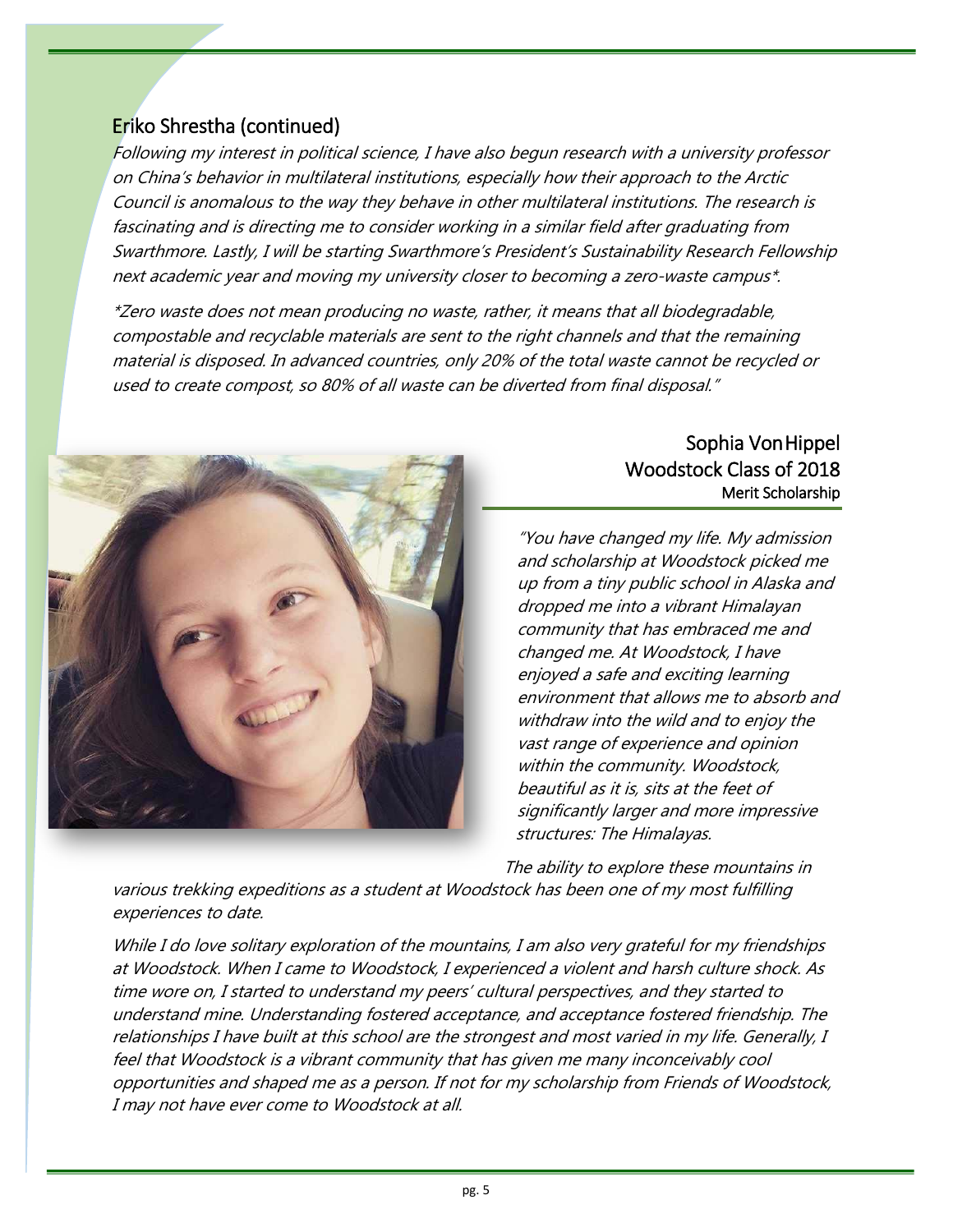#### Sophia Von Hippel (continued)

Being at Woodstock forces a person to change, fast. To begin with, I live in a dorm with several hundred other girls; this means learning diplomacy for survival. Dorms also taught me to be comfortable with discomfort. I do not need centralized heating, actually. Neither do I need delicious food anymore, or hot drinks before school. I find that I get along fine without my family at hand, and can usually solve problems without their help. These elements will be quintessential to my university survival. I will not need to live in an expensive dorm, nor will I waste all my money and time on frivolities. Instead, I will focus my attention on what matters: my academics and relationships.

Academically, Woodstock has allowed me to explore my passions and become a better student. I love bones and aerials and history and hiking without a trail; Woodstock helped me realize this. On top of that, challenging AP classes (way better than IB by the way) have taught me (through trial and error) which study methods are effective for me, and which are not. For the first time, I need to make a huge effort to maintain academic success; this makes me a less entitled and more responsible person. In university, I will require a strong work ethic and a perseverant attitude to succeed in the medical field (I want to be a neurosurgeon).

Lastly, Woodstock has shown me how to be a good friend. Before I came to Woodstock, I was a day scholar who could afford not to be socially invested in her peers. At Woodstock, however, we are all 'stuck' with each other. I cannot go home and spend time with my dog, other friends, or family; I need to make the best of the situation and people I'm with. This realization has allowed me to be curious about my friends, and to take the time to discover their idiosyncrasies. Investment in others and the courage to face struggles has also risen from this; I cannot turn away from the people and problems of my community because I never have the chance to leave it. Instead of turning away, I must do my best to muddle through and improve. At university, I will have many choices for friends (about 30,000 people, actually), but I will only have meaningful relationships if I apply the lessons that Woodstock has taught me. I'm sure there's a lot of wisdom I don't have, but the amount that Woodstock has given me is priceless, and will be treasured forever."



# Science Shipments

Did you know that FWS coordinates science equipment purchases and shipments to Woodstock? Stephen Anderson, Head of Science provides detailed spreadsheets for science equipment orders and David Wheeler, FWS Business Manager purchases the equipment which is delivered to FWS, inventoried, and then consolidated and shipped to the School.